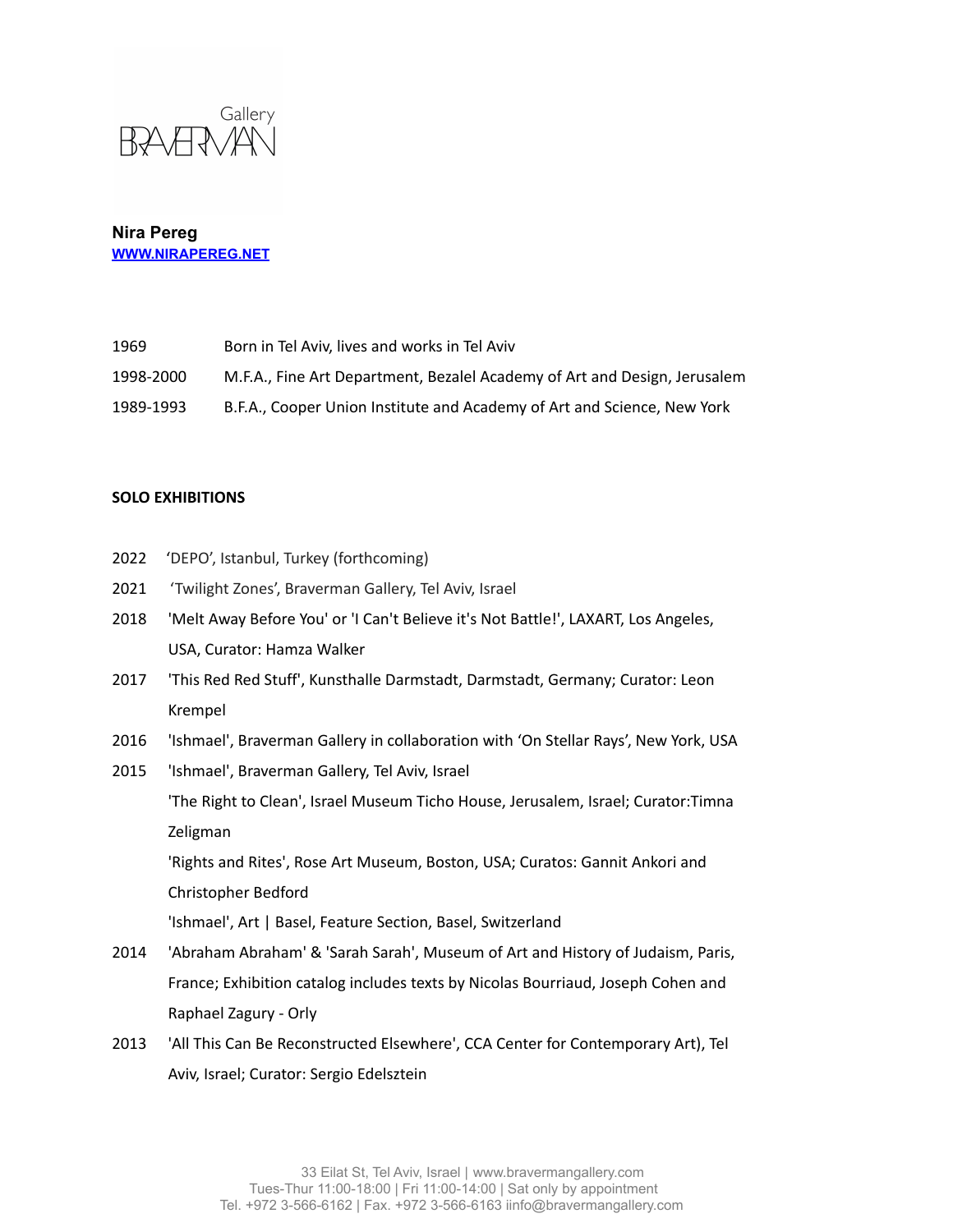

Museum Ein Harod, Kibbutz Ein Harod, Israel; Curator: Galia Bar Or 'Abraham & Sarah', The Weatherspoon Art Museum, North Carolina; Curator: Xandra Eden

- 2012 'Singularities/Excecoes', Jewish Cultural Center, São Paulo, Brazil; Curators: Benjamin Seroussi and Sergio Edelsztein 'Kept Alive', Kunsthalle Düsseldorf, Germany; Curators: Kathrin Barutzki and Gregor Jansen
- 2011 'Black Box', Hirshhorn Museum, Smithsonian Institution, Washington, USA; Curator: Kelly Gordon

'Sabbath', Chiado Museum, Lisbon, Portugal

ArtPowe, LOFT video Gallery, UCSD San Diego, San Diego, USA

- 2010 Video of the Month, Neuer Berliner Kunstverein, Berlin, Germany Loop Video-Art Fair with Braverman Gallery, Barcelona, Spain Tel-Aviv Museum of Art - Winner of the Nathan Gottesdiener Foundation, Israeli Art Prize, Tel Aviv, Israel; Curator: Ellen Ginton Sabbath 2008, Santa Monica Museum of Art, Los Angeles, USA Kept Alive, Shoshana Wayne Gallery, Los Angeles, USA
- 2009 The Edith-Ruß-Haus für Medienkunst, Oldenburg, Germany
- 2007 'Rites and Rituals', Herzliya Museum of Art, Herzliya, Israel; Curator: Dalia Levine 'Roundabout', Braverman Gallery, Tel Aviv, Israel
- 2006 Loop Video-Art Fair, Barcelona, Spain
- 2004 'Canicule', Braverman Gallery, Tel Aviv, Israel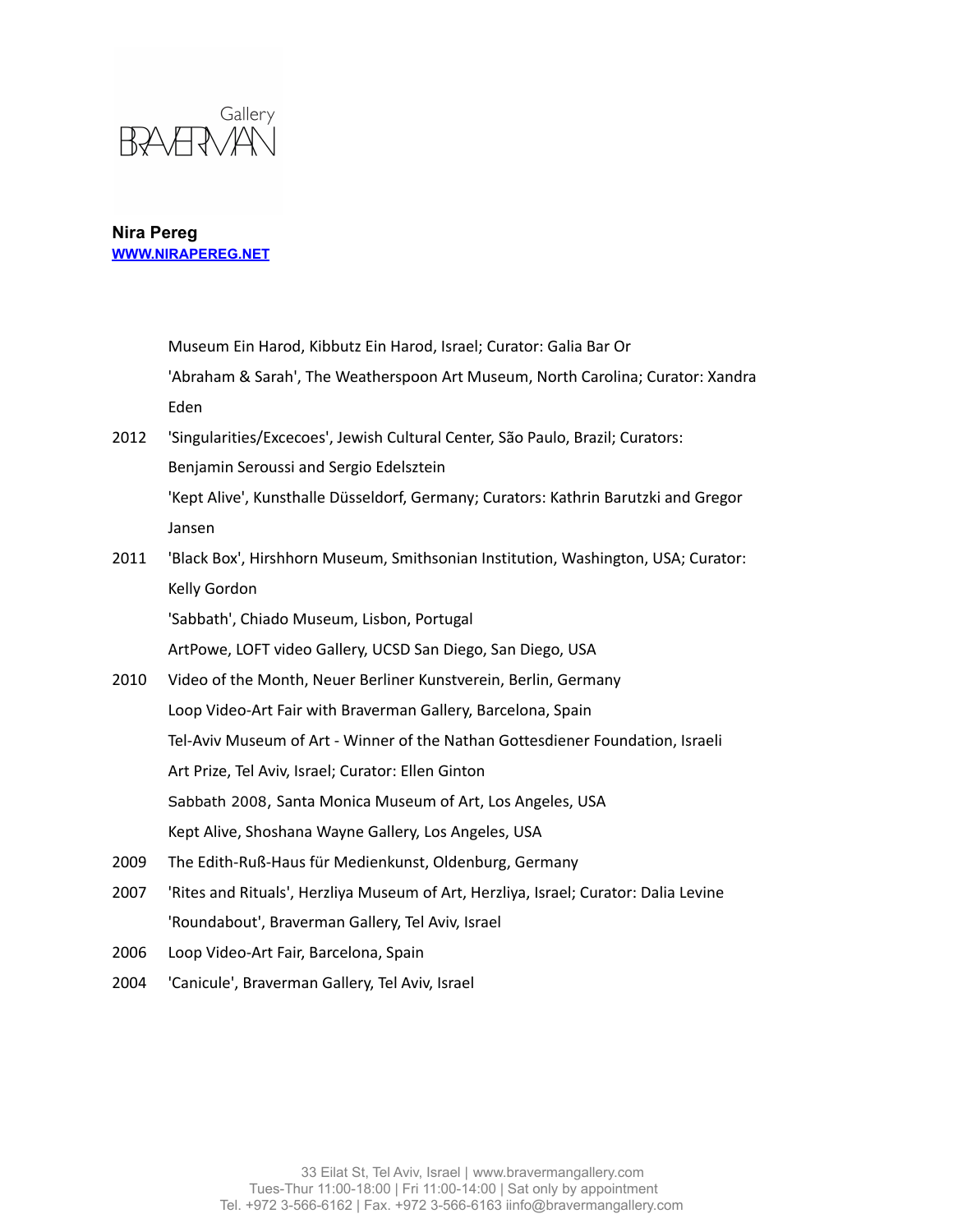

### **SELECTED GROUP EXHIBITIONS AND EVENTS**

- 2020 'New Ways of the World', arc en rêve centre d'architecture, Bordeaux 'Daily Phobia - Play and Loop II', Blindspot Gallery, Hong Kong. Curated by Nick Yu 2019 'Traces', ANNE+ ART CONTEMPORAIN, Paris 'Disorientation', The New Gallery Artists' Studios, Jerusalem, Israel. Curated by Irena Gordon 'Videoland', Kunsthal KAde, Amersfoot, The Netherlands 'Shared Sacred Sites in the Balkans and the Mediterranean', DEPO Istanbul; Curators: Dionigi Albera, Karen 'In Statu Quo: Structures of Negotiation', Venice Biennial, The 16th International Architecture Exhibition, The Israeli Pavilion, Venice at the Tel Aviv Museum of Art, Tel Aviv, Israel 'The Gifts of Tony Podesta' Curated by Klaus Ottmann and Jennifer Sakai, American University Museum at the Katzen Arts Center, USA 2018 ZUMU Arad, ZUMU Museum on the Move, Arad, Israel 'Miniment', Hansen House Center for Design, Media and Technology, Jerusalem, Israel. Curated By the Bezalel Academy Master's program '70 70 70', Santa Barbara Center for Art, Science, and Technology, Santa Barbara, USA; Curators: Sagi Rafael and Lynn M. Holly 'In Statu Quo: Structures of Negotiation', Venice Biennial, The 16th International Architecture Exhibition, The Israeli Pavilion, Venice, Italy; Curators: Arch. Devorah Pinto, Yifat Finkelman. Arch. Oren Sagiv, Tanya Cohen Uzielli, and Prof. Doron Bar 'To the End of the Land: Contemporary Art from Israel', National Gallery of Modern Art, New Delhi, India; Petach Tikva Museum of Art, Israel; Curators: Drorit Gur Arie and Or Tshuva 'Politics of Truth II – Observation', Etc. Galerie, Prague, Czech Republic 'TAP and TOUCH', Braverman Gallery, Tel Aviv, Israel; Curator: Adi Gura
- 2017 'We Hereby Declare', Museums of Bat Yam, Bat Yam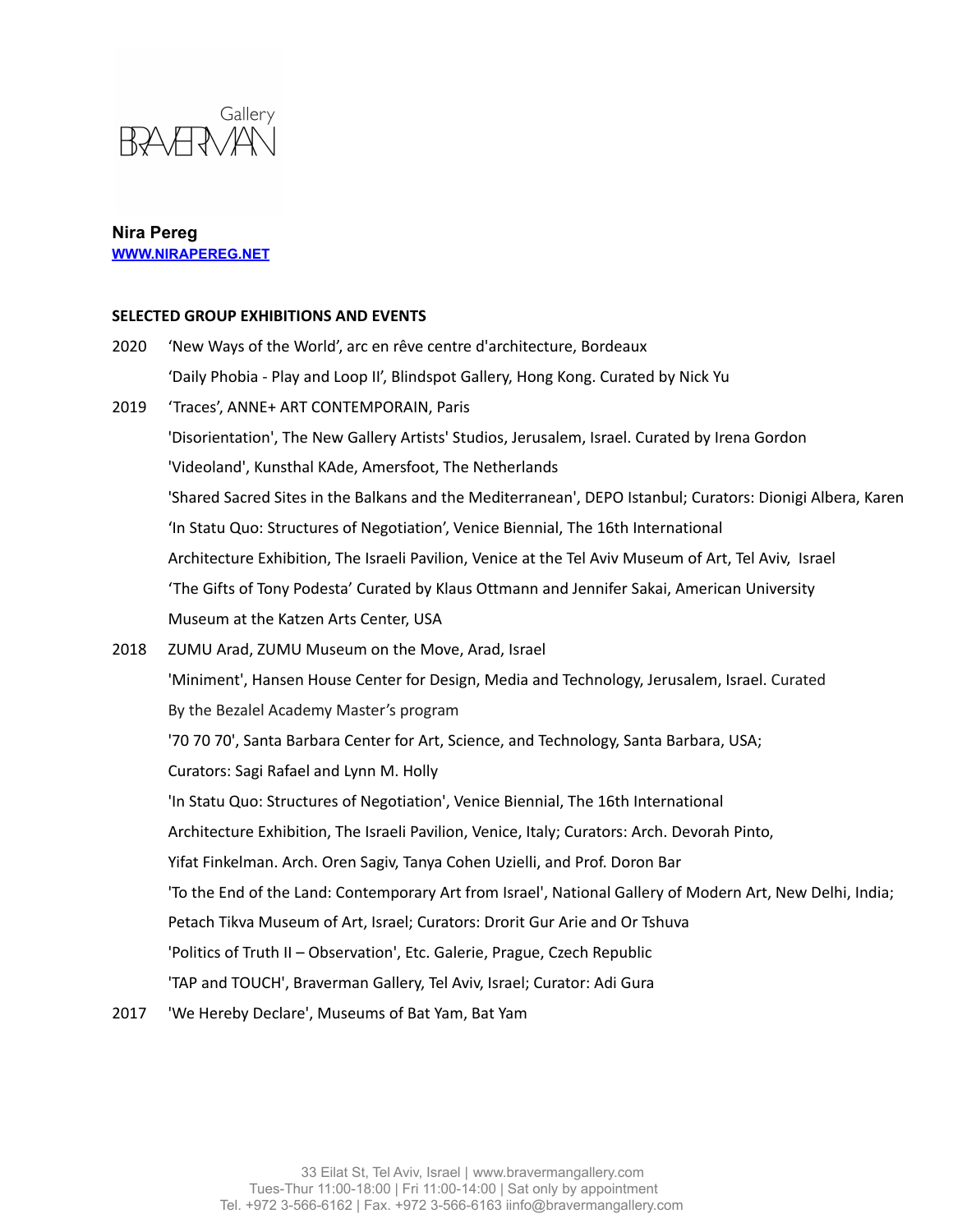

'Shared Sacred Sites in the Balkans and the Mediterranean', Macedonian Museum of Contemporary Art, Thessaloniki, Greece; Curators: Dionigi Albera, Karen Barkey, Dimitris C. Papadopoulos, and Manoël Pénicaud 'Staring Back at the Sun: Video Art from Israel, 1970-2012', Koffler Centre of the Arts, Toronto, Canada; Curators: Yael Bartana, Chen Tamir, Ilana Tenenbaum, Avi Feldman, and Sergio Edelsztein '(De)constructing Borders', Kultura Medialna, Dnepr, Ukraine; Curator: Maria Veits 'Woven and Untangled' - New Video Works in the Museum Collection, Helena Rubinstein Pavilion for Contemporary Art, Tel Aviv Museum of Art, Tel Aviv, Israel; Curator: Ellen Ginton 'Videobox Festival: of Sound and Movements', Le Carreau du Temple, Paris,France; Curators: Odile Burluraux and Corentin Hamel 'Colloquium of Jewish Intellectuals of French Language', Economic, Social and Environmental Council, Paris, France; Curator: Ami Barak 2016 'The Children of Abraham and Sarah', Beit Hatfutsot, the Museum of the Jewish People, Tel Aviv, Israel 'Power Seen and Unseen', Hacienda La Trinidad Parque Cultural, Caracas, and Hosted by Backroom Caracas, Venezuela; Curator: Kelly Gordon 5th Mediations Biennale Poznan, National museum, Poznan, Poland; Curator: Tomasz **Wendland** 'The other in the self', fsff – Five Lake Film Festival, München, Germany 'ERROR: X', Ostrale Center for Contemporary Art, Dresden, Germany 'CLÔTURES ET FRONTIÈRES', Images Ventenac, Ventenac, France; Curator: Francois Moulignat 'Staring Back at the Sun - Video Art from Israel, 1970-2012', New Museum, New York;

Towson University, Baltimore; Casa do Povo, São Paulo; International House,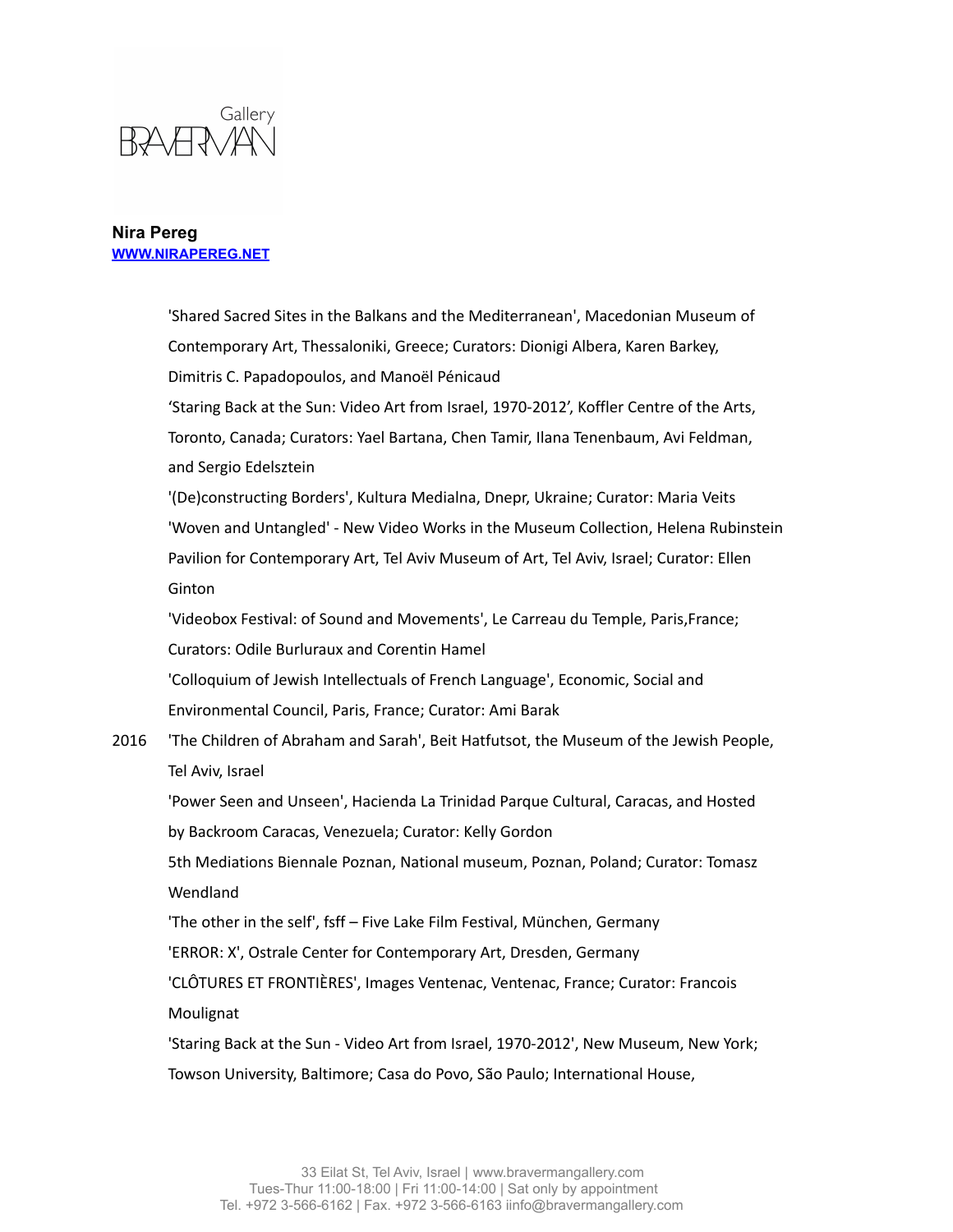

Philadelphia, USA; Zacheta National Gallery, Warsaw, Poland; Koffler Center for the Arts, Toronto, Canada; Tel Aviv Museum of Art, Tel Aviv, Israel;Curators: Yael Bartana, Chen Tamir, Ilana Tenenbaum, Avi Feldman, and Sergio Edelsztein

2015 'Own Land/Alien Territory', 6th Moscow Biennale 2015, Moscow, Russia; Curator:Yulia Aksenova

'Rainbow in the Dark', Malmö Art Museum, Malmö, Sweden; Curators: Galit Eilat and Sebastian Cichocki

'12 Months / 12 Films – Explorations in Space', The Goetz Collection visits the Folkwang Museum, Essen, Germany; Curators: Dr. Cornelia Gockel (Goetz Collection),

Dr.Mario-Andreas von Lüttichau (Museum Folkwang) and Dr. Marcel Schumacher

'Tel Aviv Museum of Art Visits Berlin', Martin-Gropius-Bau Museum, Berlin, Germany;

Curators: Ellen Ginton, Irit Hadar, Raz Samira

'Recurrence', The Nicosia Municipal Arts Centre, Associated with the Pierides

Foundation and the Goethe Institut, Cyprus

'On Remote Control II', Lothringer 13 Halle, Munich, Germany

'Zones of Contention: After the Green Line', Weatherspoon Museum, North Carolina, USA; Curator: XAndra Eden

2014 'Unstable Places - New in Contemporary Art', The Israel Museum, Jerusalem, Israel 'UNE HISTOIRE / A HISTORY (art architecture design, from the 80s to now)', Musée National D'art Moderne Centre Pompidou, Paris, France; Curator: Christine Macel 'Double Exposure Project', The Shpilman Institute for Photography, Israel; Commentary video by Boris Groys and Nira Pereg; Curator: Aya Luria 'Black Box', 3rd International Photography Festival, Rishon Leziyon, Israel 'Israeli Video Art Exhibition: Silent Among Us', Loft Project ETAGI, St. Petersburg. Russia; Curator: Maria Veits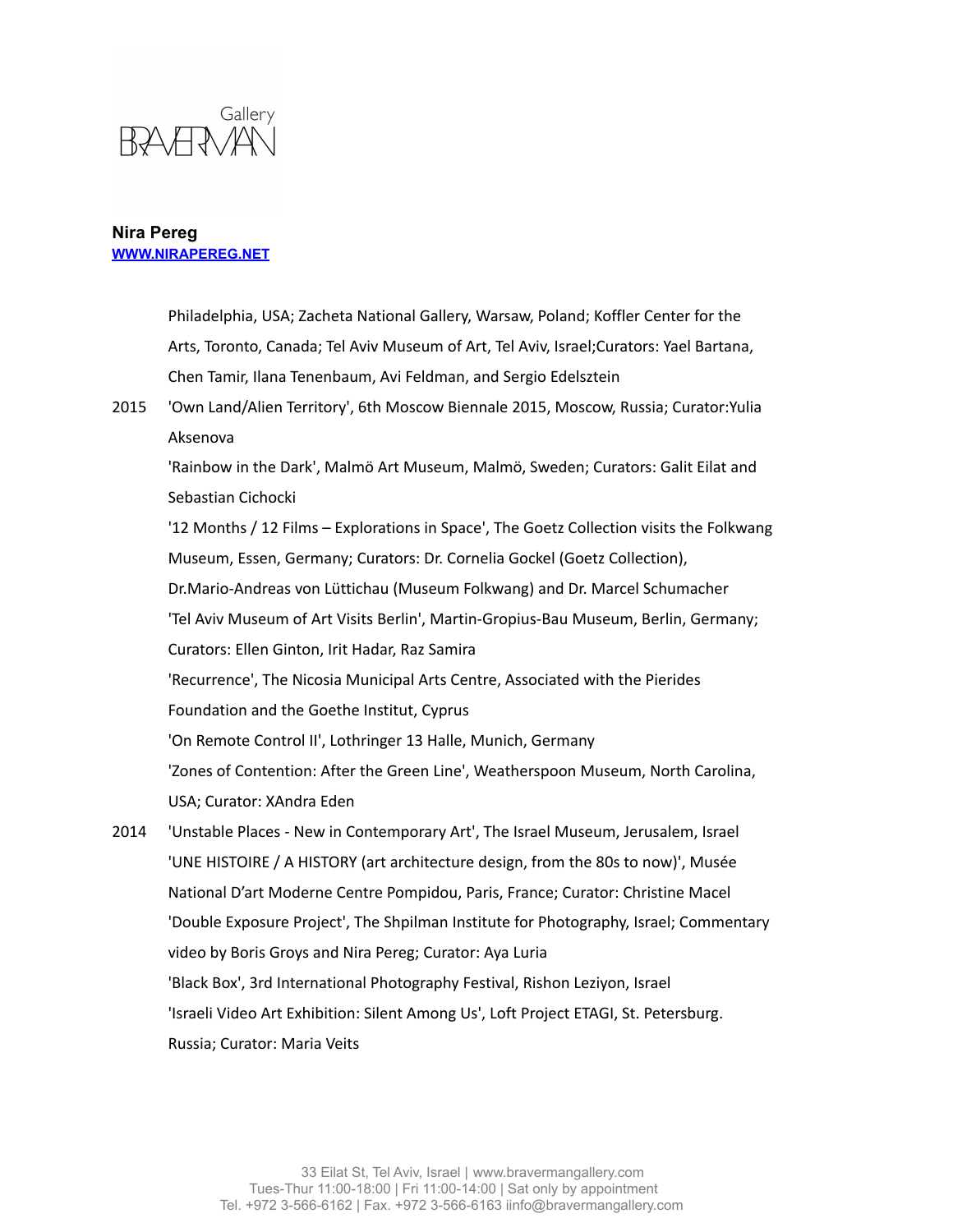

2013 'Go Get Your Knives', Galeria Salon Akademii, Warsaw Academy of Fine Arts, Warsaw, Poland; Curator: Jacek Sosnowski 'Aircraft Carrier: American Ideas and Israeli Architectures', A project for the Israeli Pavilion at the 13th Venice Architecture Biennale, The Israel Museum, Jerusalem, Israel; Curators: Erez Ella, Milana Gitzin-Adiram, Dan Handel 'No Place', BAAD Gallery, Bezalel Academy for Art and Design, Tel aviv, Israel; Curator: Yonatan Tuito 'The Winners - The Ministry of Culture and Sport Prizes in Art and Design', the Ashdod Museum of Art, Ashdod, Israel 'Aircraft Carrier: Surveying the Radical Transformation of Israeli Architecture', Storefront for Art and Architecture, New York, USA; Curators: Erez Ella, Milana Gitzin-Adiram, Dan Handel 'Noah's Ark Intact', Brush Factory, Romania; Curator: Ami Barak 'The Compromised Land: Recent Photography and Video from Israel', Neuberger Museum of Art, New York, USA; Curators: Lilly Wei and Helaine Posner 'International Festival for Art and Alternative Visions', the Tokyo Metropolitan Museum of Photography, Tokyo, Japan '67 Bows', Museum of Art Ein Harod, Israel; Curated by Galia Bar-Or 2012 'The 9th Shanghai Biennale', Shanghai, China; Curator: Cuauhtémoc Medina 'Survival Kit', Latvian Center for Contemporary Art, Riga, Latvia; Curator: Solvita Krese 'Common Ground', 13th International Architecture Exhibition, Israeli Pavilion, the Architecture Biennale, Venice, Italy; Curators: Erez Ella, Milana Gitzin-Adiram, Dan Handel 'This World: Artists Make News', Channel 10 TV, Jerusalem, Israel; Curator:Eli Armon Azoulay 'iCi', Galerie Michel Rein, Paris, France; Curator: Marie Shek 'LA'-BAS', Maison Européenne de la Photographie, Paris, France; Curator: Marie Shek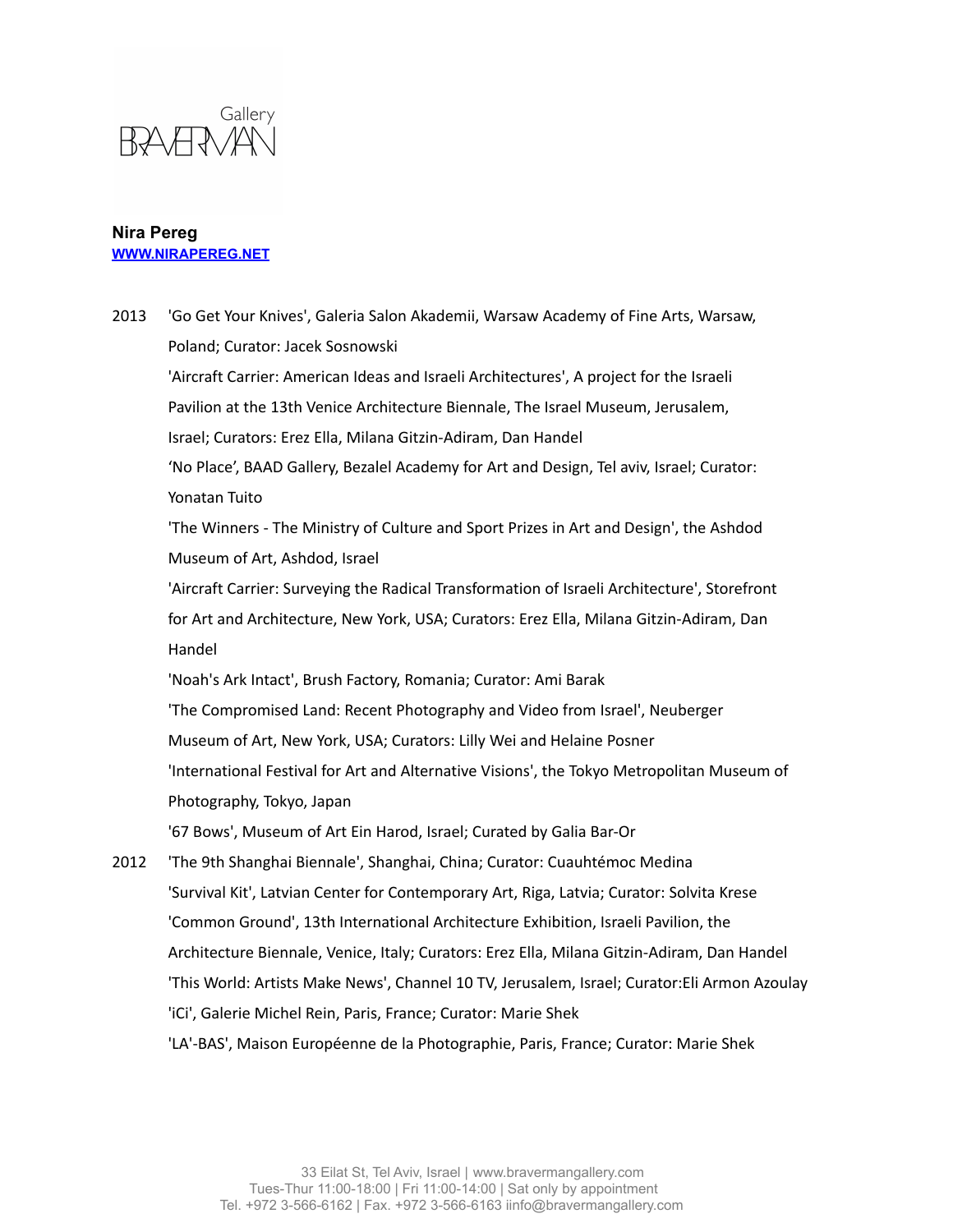

|      | 'Boundaries on the Move', Herzliya Museum of Contemporary Art, Herzliya, Israel;                     |
|------|------------------------------------------------------------------------------------------------------|
|      | Curator: Dalia Levin                                                                                 |
|      | 'Resonance and Silence', the third exhibition of the Sammlung Goetz                                  |
|      | Cooperative, Haus der Kunst, Munich, Germany                                                         |
|      | '67 Bows', Ticho House, the Israel Museum, Jerusalem, Israel                                         |
|      | 'Third Show: The Urban Condition' The Israel Museum, Jerusalem; Curator: Sivan Eran                  |
|      | 'Remote Viewing' at the Kulturhuset Museum, Stockholm, Sweden                                        |
|      | 'Afterwards: the Story from Israel', Total Museum of Contemporary Art (YMCA) Seoul,                  |
|      | Korea; Curator: Yoonsun Shin                                                                         |
| 2011 | 'A Collection of Works by Nira Pereg', Romer Young Gallery, San Francisco, USA                       |
|      | 'No Wind', Braverman Gallery, Tel Aviv, Israel; Curator: Adi Gura                                    |
|      | 'Aesthetikos', Technion Gallery, Israel Institute of Technology, Haifa, Israel; Curator: Maayan Amir |
| 2010 | 'KunstFilm Biennale', KW Institute for Contemporary Art, Berlin, Germany; Curators: Gabriele         |
|      | Horn, Katia Reich, and Anke Schleper                                                                 |
|      | 'Comes with the Territory' CUC Charim Ungar Contemporary, Berlin, Germany; Curator:                  |
|      | <b>Tamar Margalit</b>                                                                                |
|      | Werkleitz Festival, in cooperation with KUNSTrePUBLIK, Halle, Germany                                |
|      | 'Comes with the Territory', Sommer Gallery, Tel-Aviv, Israel; Curator: Tamar Margalit                |
|      | 'Overview', Haifa Museum, Haifa, Israel; Curator: Sergio Edelsztein                                  |
|      | 'The Mobile Archive', Stacion Center for Contemporary Art, Pristina, Kosovo                          |
|      | 'The Young Israelis', Lesley Heller Gallery, New York, USA,; Curator: Lilly Wei                      |
|      | 'And Melancholy', Horton Gallery, New York, USA                                                      |
|      | 'Migrating Forms' at Anthology Film Archives, New York, USA                                          |
|      | 'Remote Viewing', Arts Santa Mònica, Barcelona, Spain; Curator: Paul Young                           |
|      | 'Stop Making Sense', Oslo Kunstforening/Oslo Fine Art Society, Oslo, Norway                          |
|      |                                                                                                      |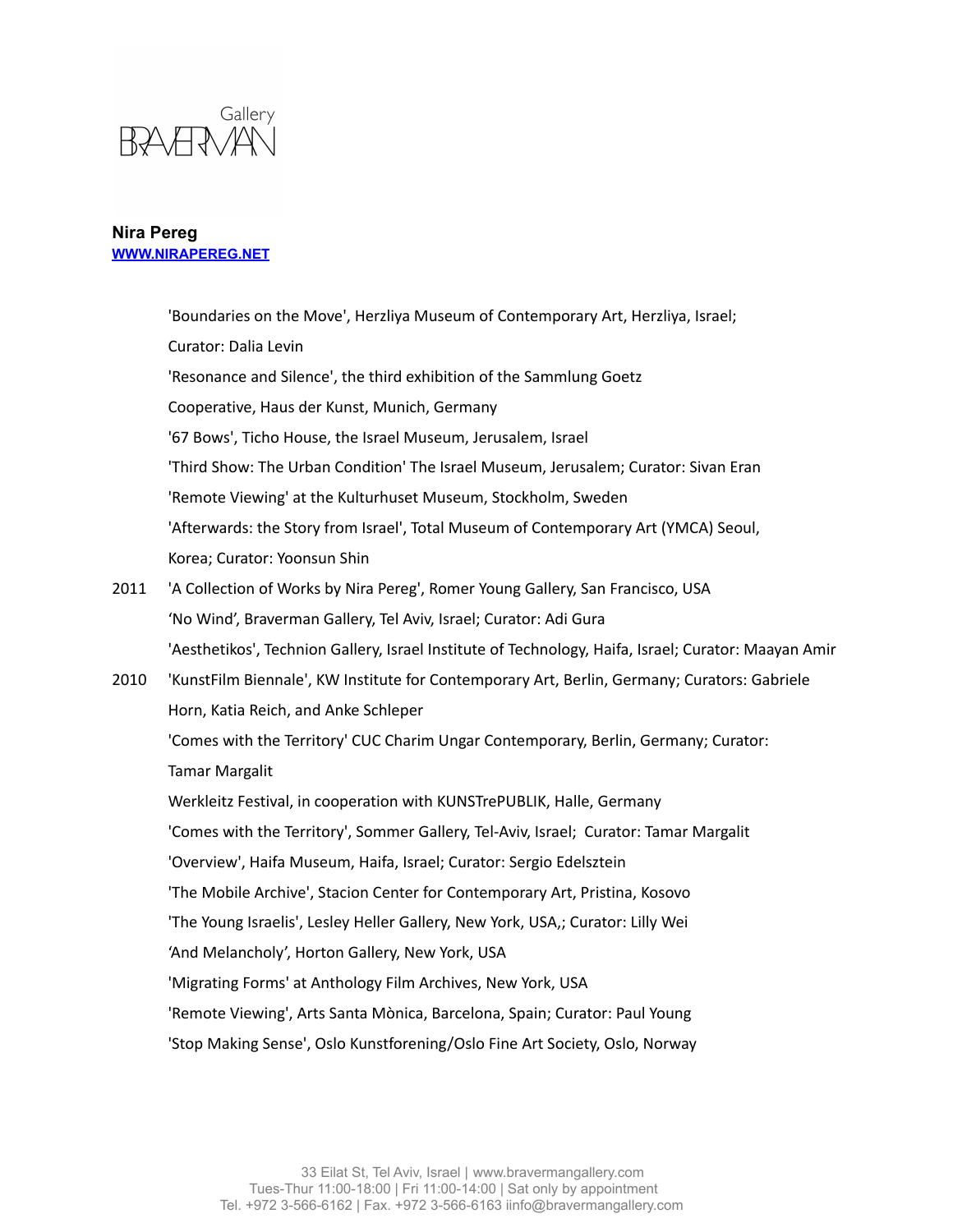

|      | 'The Calm before the Storm - New Video Art from Israel', Winzavod Art Center, Moscow, Russia;        |
|------|------------------------------------------------------------------------------------------------------|
|      | <b>Curator: Vardit Gross</b>                                                                         |
|      | 'Suspended Spaces #1', Maison de la Culture, Amiens, France                                          |
|      | 'Medium Religion', Musée d'Art Contemporain de Montréal (MACM), Montreal, Canada                     |
|      | 'Remote Viewing' in conversation with Paul Young, Pacific Design Center, Los Angeles, USA            |
| 2009 | 'RE-CONSTRUCTIONS', Van Abbemuseum, Eindhoven, The Netherlands; Curator: Galit Eilat                 |
|      | 'Nuit Blanche', Paris, France                                                                        |
|      | Art in general, New York, USA                                                                        |
|      | The Edith-Ruß-Haus für Medienkunst, Oldenburg, Germany                                               |
|      | 'Art TLV', Tel-Aviv, Israel                                                                          |
|      | 'Medium Religion', Niland Gallery, Sligo, Ireland; Curators: Boris Groys & Peter Weible              |
|      | 'Re-constructions', Jerusalem International Film Festival - Program of The Israeli Center of Digital |
|      | Art, Holon, Israel                                                                                   |
| 2008 | 'The Mobile Archive' at Careof e Viafarini, DOCVA, Milano, Italy; Curator: Gabi Scardi and           |
|      | <b>Galit Eilat</b>                                                                                   |
|      | 'Medium Religion', ZKM   Museum für Neue Kunst, Karlsruhe, Germany; Curators: Boris                  |
|      | Groys and Peter Weible                                                                               |
|      | Art in the Dark, Emunah College, Jerusalem, Israel; Curators: Orit Bachar and Eva Avidar             |
|      | Video Zone 4, The 4th International Video Art Biennale, CCA Center for Contemporary Art,             |
|      | Tel-Aviv, Israel; Curator: Sergio Edelsztein                                                         |
|      | International Film Festival, Thessaloniki International Film Festival, Greece                        |
|      | 'Can Art Do More?', Art Focus 5, Jerusalem, Israel; Curators: Bernard Blisten and Ami Barak          |
|      | HALLE FÜR KUNST e.V, Limburg, Germany                                                                |
|      | Palais Thurn und Taxis Bregenz, Austria                                                              |
|      | 'Real Time: Art in Israel 1998-2008', The Israel Museum, Jerusalem, Israel                           |
|      | 'The Mystery Cars', toxicdreams, Danube Festival, Austria                                            |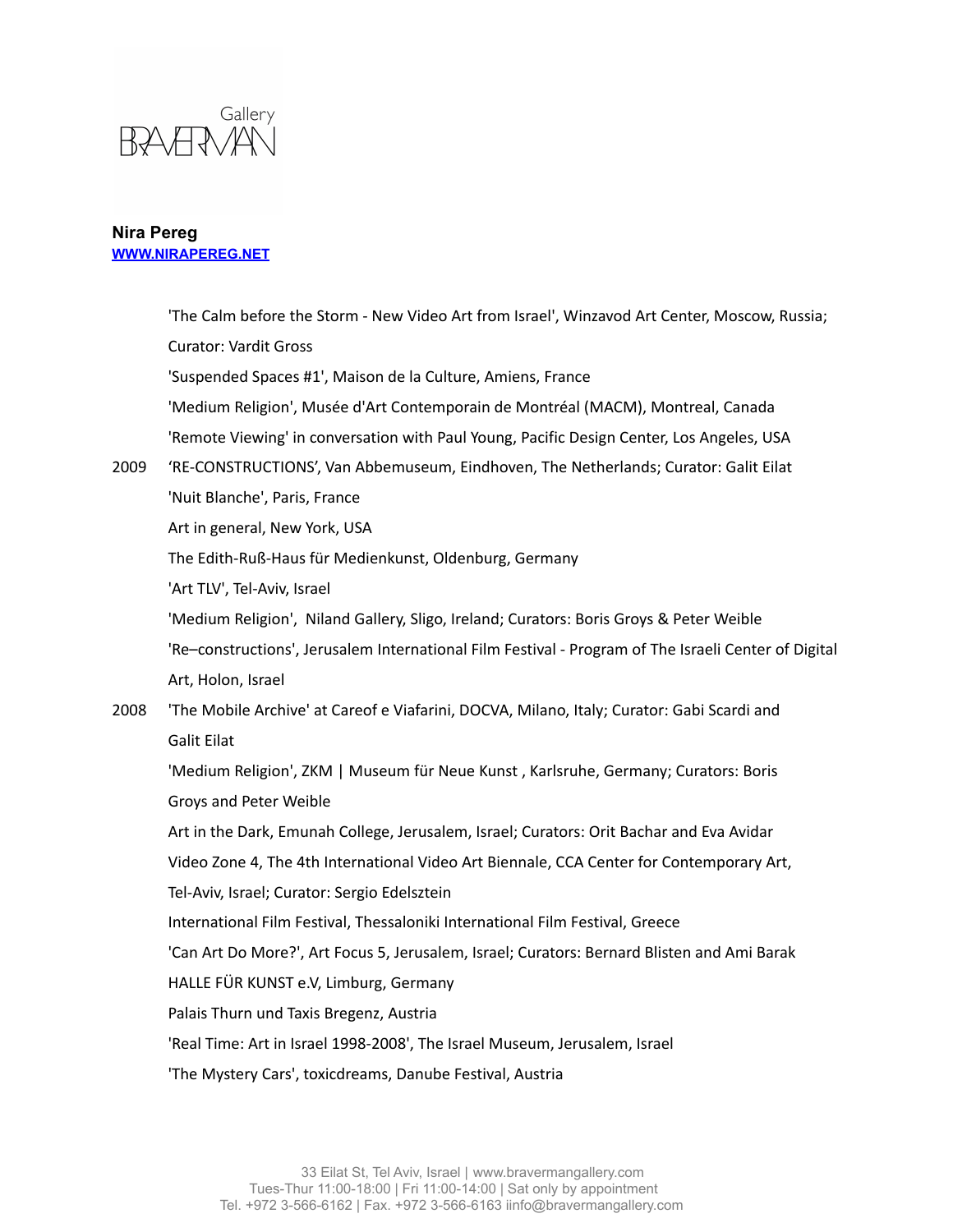

| WYSPA Institute of Art, Gdansk, Poland                                                   |
|------------------------------------------------------------------------------------------|
| Škuc Gallery, Ljubljana, Slovenia                                                        |
| 'PROGR', Bern, Switzerland                                                               |
| Anita Beckers Gallery, Frankfurt, Germany                                                |
| Kunstmuseum in der Alten Post, Alten Post, Germany                                       |
| Braverman Gallery Group Exhibition, Braverman Gallery, Tel Aviv, Israel                  |
| 'Tache' Levy Gallery, Bruxelles, Belgium                                                 |
| 'FACT', Liverpool Biennial, Liverpool, England                                           |
| 'Disposition', Lukas Feichther Gallery, Vienna, Austria                                  |
| 'CTM.06 - [BEING BOLD!]', Club Transmediale, Berlin, Germany                             |
| 'Dreams and Trauma - Moving Images and the Promised Lands', HDK Berlin, Germany          |
| 'Transmediate 05', Berlin, Germany                                                       |
| 'Day Labor', PS1 Contemporary Art Center, New York, USA                                  |
| 'Slaughtered Gold- Israeli Jewel 3', Eretz Israel Museum, Tel Aviv, Israel               |
| 'Serial Cases_1', Sofia, Bulgaria                                                        |
| Bilgi University Dolapdere Campus - Theater, Istanbul, Turkey                            |
| 'Dawn of Israeli Art', Tokyo Gallery, Tokyo, Japan                                       |
| 'Hilchot Schenim Chapter C', The Israeli Center of Digital Art, Holon, Israel            |
| 'Hunger', Kalisher Gallery, Tel Aviv, Israel                                             |
| 'Toxic Dreams/ A: Jabberwocky', Gesamten Theaterhaus, Vienna, Austria                    |
| 'MAF-5, Thailand New Media Festival', Bangkok, Thailand                                  |
| 'Art & War', The Israeli Center of Digital Art, Holon, Israel; Curators: Boris Groys and |
| Daniel Barenboim                                                                         |
| 'MAF-4, Thailand New Media Festival', Bangkok, Thailand                                  |
| Catharine Clark Gallery, San Francisco, USA                                              |
|                                                                                          |

2003 The 1st TransChina Video Festival, Beijing, China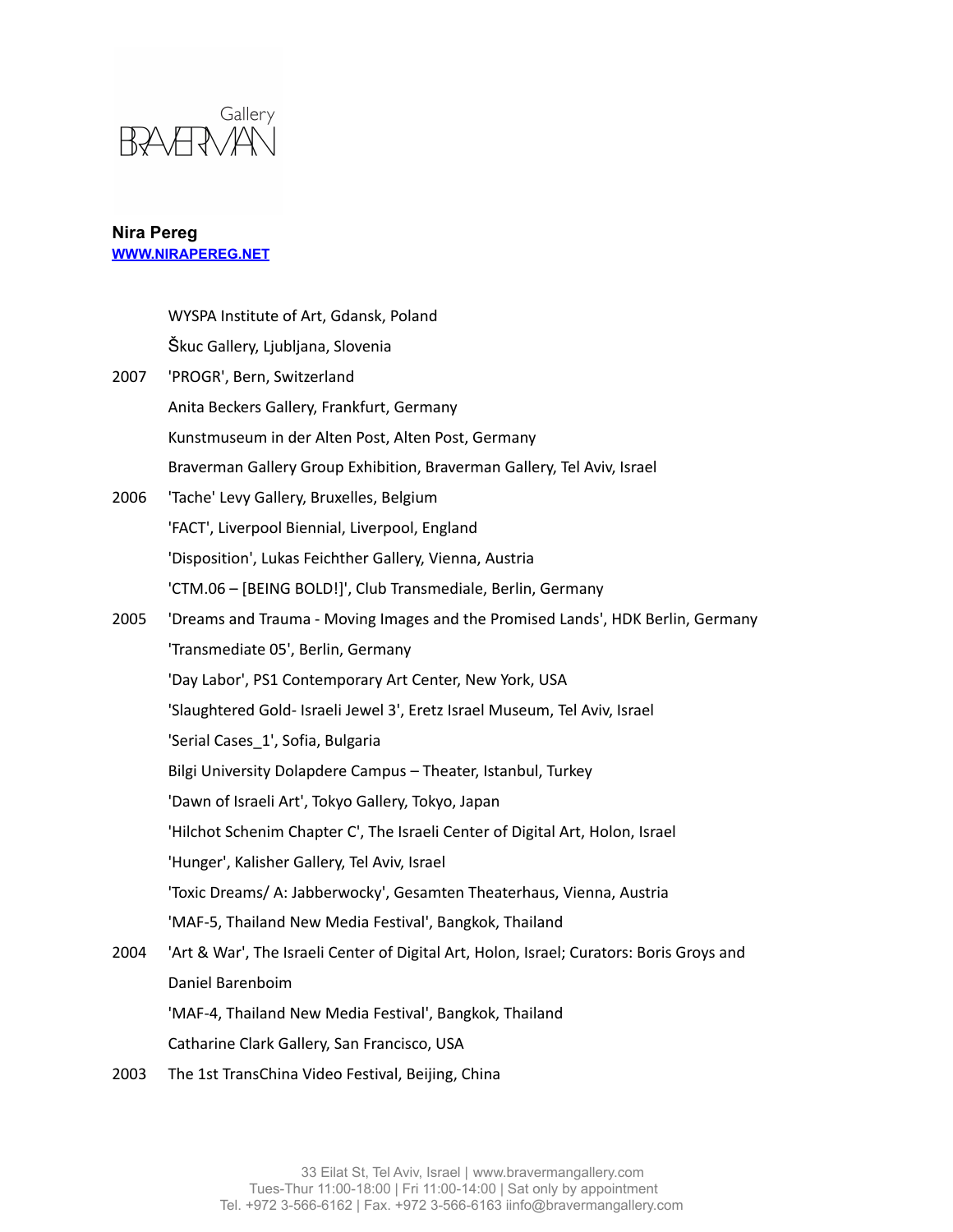

|                               | 'Youth and Longing Art Festival', Redding Power Station, Tel Aviv, Israel                   |  |
|-------------------------------|---------------------------------------------------------------------------------------------|--|
|                               | 'Public Spaces', Tel Aviv Museum of Art, The Helena Rubinstein Pavilion, Tel Aviv, Israel   |  |
|                               | 'PPP- Pretty Public Privacy', collaboration with toxicdreams theater group, Vienna, Austria |  |
|                               | Guest Video Artist, Graz, Austria                                                           |  |
|                               | 'WRO 03-Globalica', 10th International Media-Art Biennale, Center for Media Art, Wroclaw,   |  |
|                               | Poland                                                                                      |  |
|                               | 'OfficeSpace - Art on Site 2', Tel Aviv, Israel                                             |  |
|                               | 'Remediation', Video Art Biennale, Calouste Gulbenkian Museum, Lisbon, Portugal             |  |
|                               | 'HereAfter - A Time for Transition / Tel Aviv Video', Contemporary Art Center, Vilnius,     |  |
|                               | Lithuania                                                                                   |  |
| 2002                          | 'Video Zone', The 1st International Video-Art Biennale, Tel Aviv Cinemateque, Tel Aviv,     |  |
|                               | Israel                                                                                      |  |
|                               | 'Parashat Ha'Maim', The Turkish Bath- Acco Festival for Art and Theater, Acre, Israel       |  |
|                               | 'Imagespassages', Video Festival, Annecy, France                                            |  |
|                               | 'Mediatheque Faverge', Video Art Festival, Annecy, France                                   |  |
| 2001                          | 'Enter', Kunststiftung Baden-Wurttemberg, Stuttgart, Germany                                |  |
|                               | 'Local Time 3', Tel Aviv Cinematheque, Tel Aviv, Israel                                     |  |
|                               | '10 Video Artists', The Bezalel Academy Gallery, Tel Aviv, Israel                           |  |
| 2000                          | 'Bezalel 2000 - Post Graduate Exhibition', Morris Louis Gallery, Bezalel Academy of Art and |  |
|                               | Design, Jerusalem, Israel                                                                   |  |
| 1999                          | 'Vision Di Futuro', The Biennale for Young Artists, Rome, Italy                             |  |
|                               |                                                                                             |  |
| <b>AWARDS AND RESIDENCIES</b> |                                                                                             |  |

2016 Minister of Culture Award for Best Established Video Artist, Israel Lia Van Leer Award, the Experimental Cinema and Video Art Competition, Jerusalem Film Festival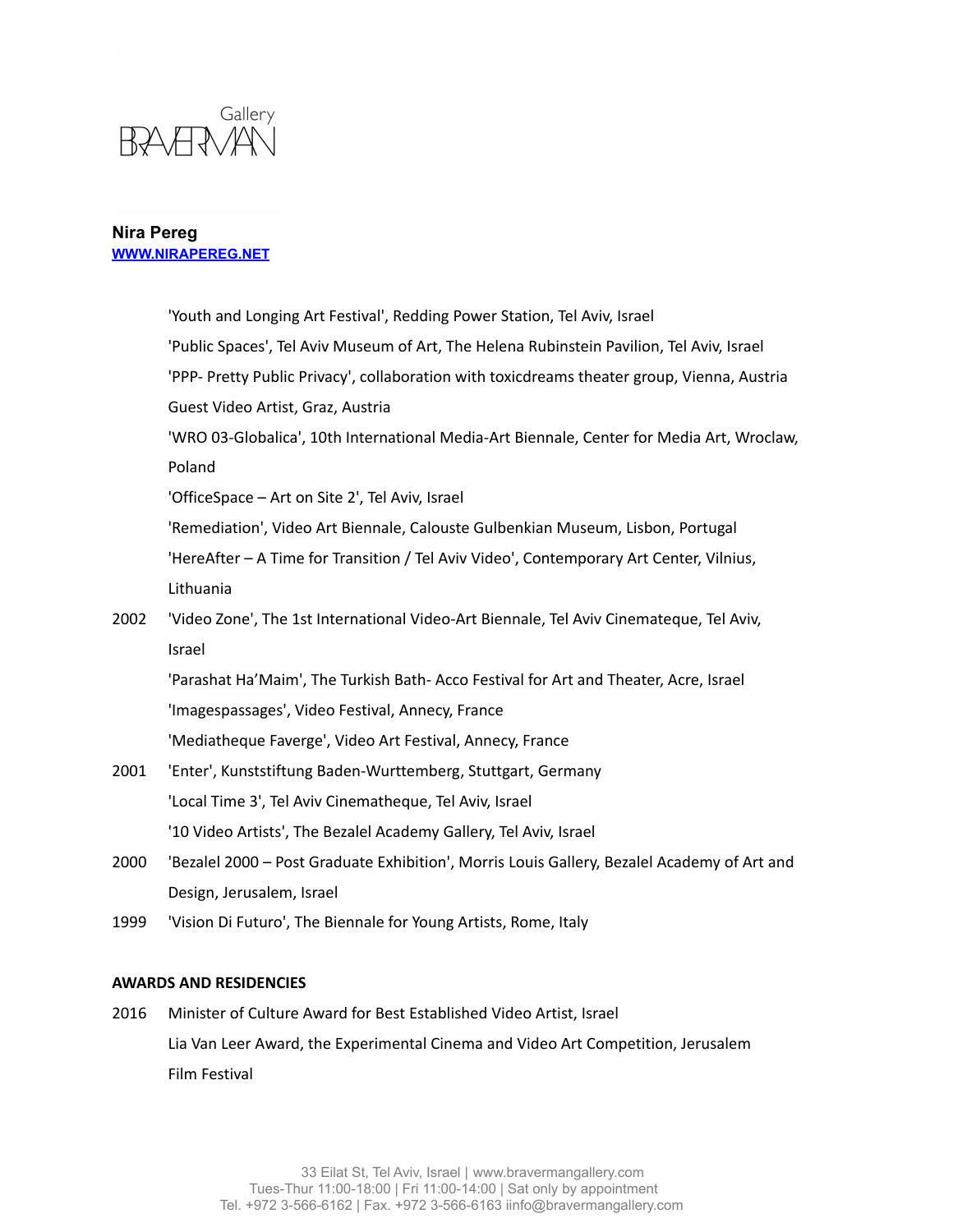

- 2013 Maratier Award, Pro Mahj foundation, Musée d'Art et d'Histoire du Judaïsme, Paris, France Artis Grant Recipient Muriel & Philip Berman Foundation Grant Recipient 2012 Ministry of Culture and Sports Award for the Arts 2010 Winner of the Nathan Gottesdiener Foundation Israeli Art Prize, Tel Aviv, Israel 2009 'Residences International Aux Recollets', Paris, France 2006 Ministry of Culture and Sports Award for Encouraging Creativity
- 2003 Scholarship, Cite des Arts, Paris, France

### **COLLECTIONS**

Tate Modern Collection, London, England Center Pompidou Collection, Paris, France Goetz collection, Munich, Germany GAM collection, Torino, Italy National Gallery of Canada, Ontario, Canada EKARD Collection, Wassenaar. Netherlands Beit Hatfutsot Collection, Tel Aviv, Israel Israel Museum Collection, Jerusalem, Israel Tel-Aviv Museum of Art collection, Tel Aviv, Israel SIP collection, Tel-Aviv, Israel Ostrovsky Family Fund Collection, New Jersey, USA Tony Podesta Collection, Washington, USA Heather Podesta Collection, Washington, USA Barzilai Hollander collection, Brussels, Belgium IL Collection, Luxembourg Wendy Fisher collection London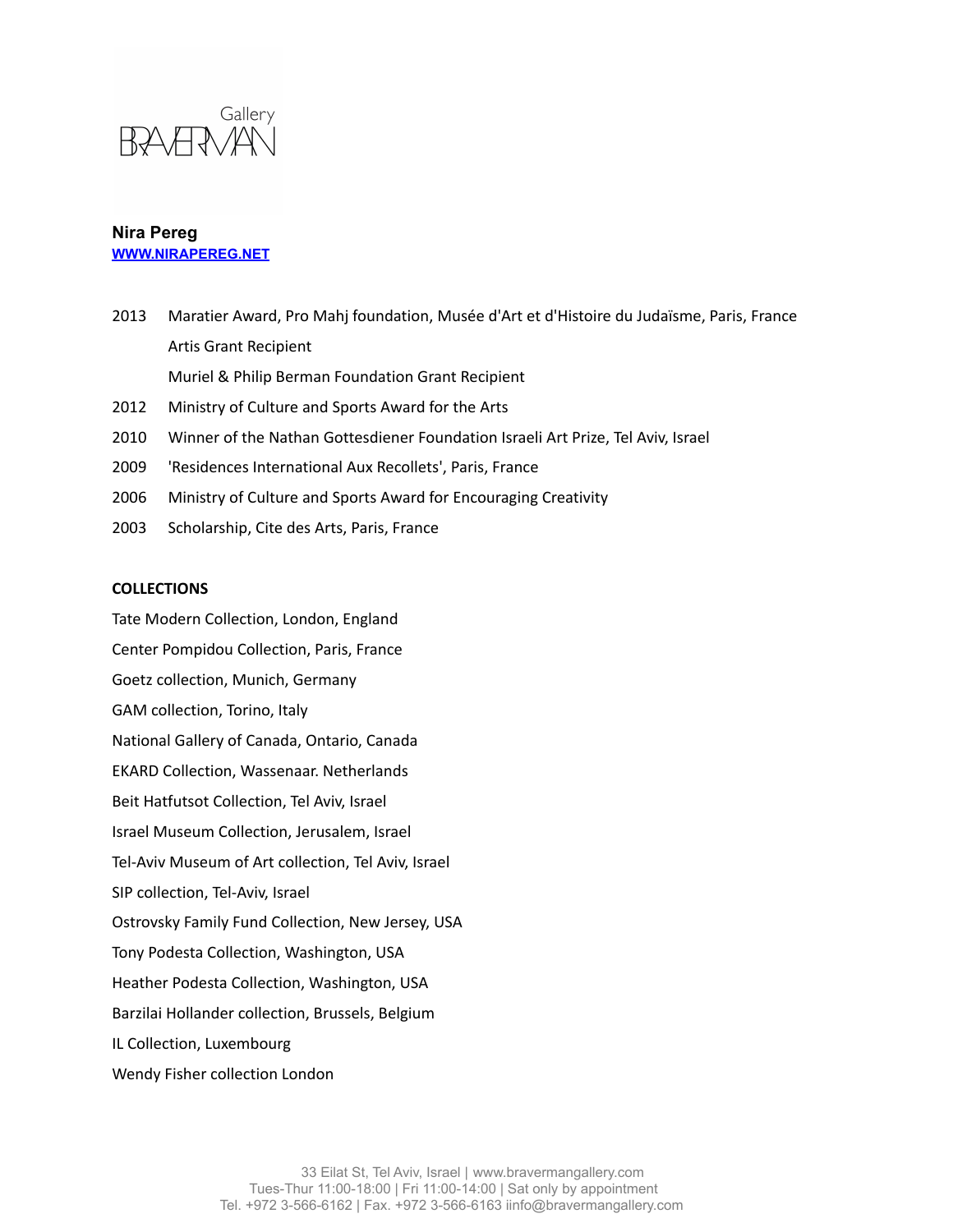

Private collections

#### **MONOGRAPH**

- 2015 The Right to Clean Exhibition catalogue, The Israel Museum, Jerusalem and The Rose Art Museum, Brandeis University. Contributing writers include Gannit Ankori, Timna Seligman, Boris Groys and Christopher Bedford
- 2014 Abraham Abraham, Sarah Sarah Exhibition catalogue, Museum of Art and History of Judaism, Paris, France. Contributing writes include Nicolas Bourriaud, director of the National School of Fine Art Beaux-Arts de Paris; Josef Cohen, philosopher and professor at the University College of Dublin; Raphael Zagury Orly, Philosopher and director of the MFA Program at the Bezalel Academy of Art and Design
- 2013 All This Can Be Reconstructed Elsewhere Exhibition catalogue, CCA Center for Contemporary Art, Tel Aviv. Contributing writes include Nicolas Bourriaud Sergio Edelsztein, Benjamin Seroussi
- 2012 Kept Alive (Soft Cover), Kunsthalle Dusseldorf, Walter Koenig
- 2011 Kept Alive, Tel Aviv Museum of Art, Tel Aviv. Contributing writes include Boris Groys, Mignon Nixon, Hans Haacke, Philippe-Alain Michaud

### **SELECTED PRESS**

- 2018 Eidelman, Ronen, "Recommendation of the Week: Tap & Touch", *[Erev](https://www.erev-rav.com/archives/47872) Rav*, February 22, 2018 Niv, Tal "Diving into the Basement"*, [Ha'aretz](http://bravermangallery.com/press/tal-liv-of-haaretz-writes-on-braverman-gallerys-group-exhibition-tap-and-touch/),* January 24, 2018
- 2017 Benz, Von Stefan, "Erlösung ist ja auch keine Lösung", *Kunsthalle Darmstadt,* July 2017 "The winners of the art prizes of the Ministry of Culture and Sport, *[Haaretz](https://www.haaretz.co.il/gallery/art/1.3236608),* January 15, 2017 "This Red Red Stuff", *[e-flux,](https://www.e-flux.com/announcements/141193/nira-peregthis-red-red-stuff/)* July 5, 2017
- 2016 Heinrich, Will, "The Deadly Comedy of the Israeli Border Patrol in the Cave of the Patriarchs", *[Hyperallergic,](https://hyperallergic.com/302958/the-deadly-comedy-of-the-israeli-border-patrol-in-the-cave-of-the-patriarchs/)* June 2, 2016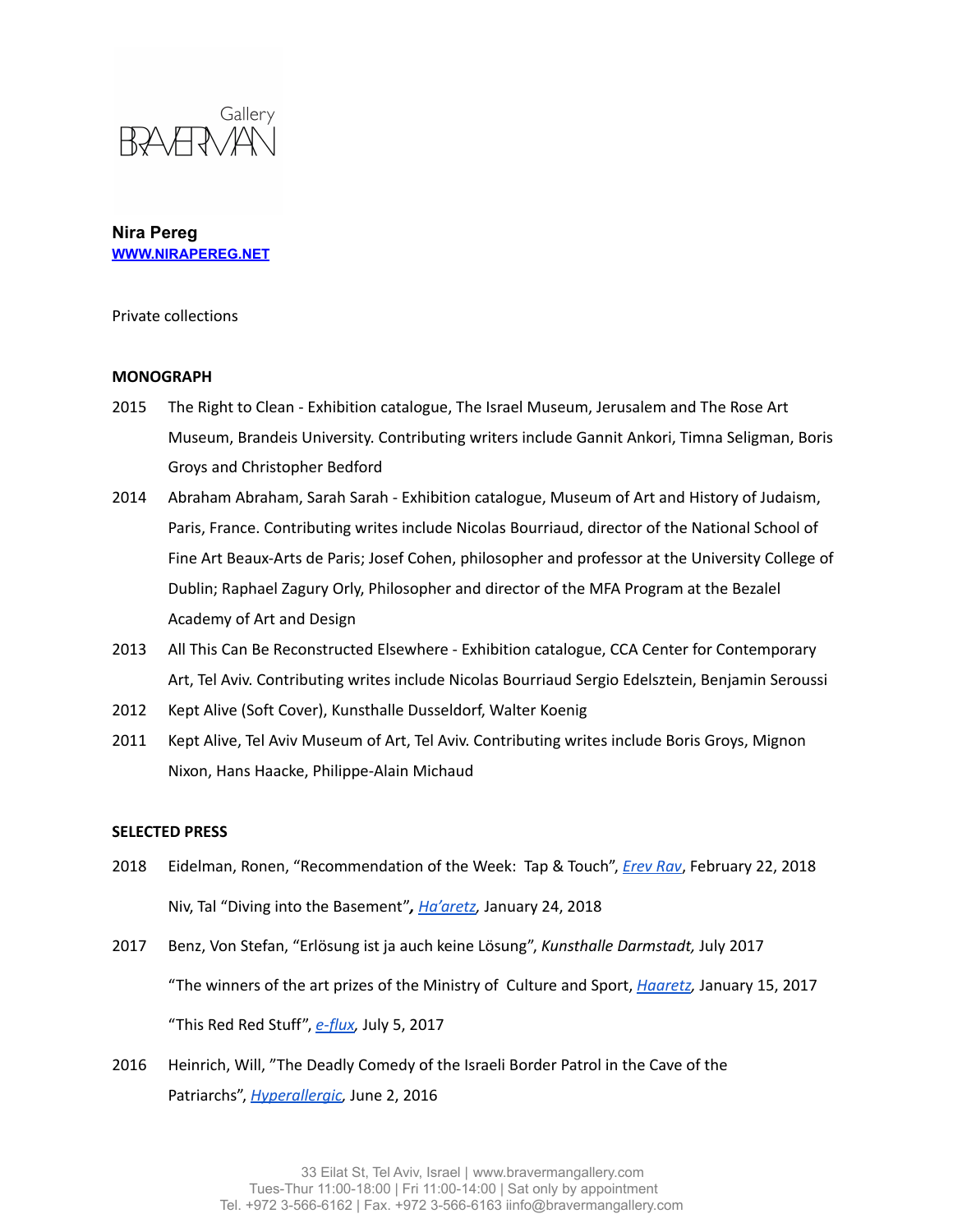

Cascone, Sarah, "Frieze Week Parties, Openings, and Events, in a Nutshell", *[Artnet](https://news.artnet.com/market/frieze-week-parties-events-463586),* April 29, 2016 Herzog, Nadia, "Nira Pereg Documents the Spiritual Bureaucracy in the Sacred Place for both Jews and Muslims", *[Widewalls,](https://www.widewalls.ch/nira-pereg-exhibition-braverman-gallery/)* April 29, 2016 Rosen-Tsvi, Yishai, "Media - A talk between Nira Pereg and Yishay Rosen-Tzvi" [Vimeo,](https://vimeo.com/151921451) 15:25 minutes, posted 2016 "Ishmael**"** *Art Asia Pacific [Almanac](https://bravermangallery.com/press/nira-peregs-solo-exhibition-ishmael-is-previewed-by-art-asia-pacific/) 2016 Vol.11,* January 2016 "Rainbow in the Dark", *kunsten.nu,* 2016 Heiman, Talia, "Movement and Stillness in Nira Pereg's Ishmael", *[Art21](http://magazine.art21.org/2016/01/04/movement-and-stillness-in-nira-peregs-ishmael/#.XCTuLFVvaUk), Jan / Feb 2016 Issue "Movement"* 2015 Goldberg, Keren "Nira Pereg", *[ARTnews,](https://bravermangallery.com/press/nira-peregs-exhibition-the-right-to-clean-ticho-house-israel-museum-jerusalem-is-previewed-by-keren-goldberg-for-artnews-magazine/)* December 2015 "Artis visits Rose Video 07: Nira Pereg", *Artis,* 2015 Barnea, Reut, "Cleaning the Sanctity", *[Calcalist](https://www.calcalist.co.il/consumer/articles/0,7340,L-3668996,00.html),* September 9, 2015 "Nira Pereg", *Blouin [Artinfo](https://enfr.blouinartinfo.com/photo-galleries/feature-2015-highlights-at-art-basel-in-basel?image=2)***,** June 2015 Gilerman, Dan, "The Agreement", *Calcalist,* April 16, 2015 Desmet, Nathalie, "Abraham Abraham and Sarah Sarah", *Esse Arts and Opinions 83 - Winter 2015* Asulin, Yair, "On the Museum Floor", *[Haaretz,](https://bravermangallery.com/wp-content/uploads/2014/09/NiraPereg_Pompidu_2014.pdf)* September 4, 2014 Yahav, Galia, "Unstable Places: The only relevant exhibition now on view", *[Haaretz](http://bravermangallery.com/press/nira-peregs-group-exhibition-unstable-places-at-the-israel-museum-reviewed-by-galia-yahav/),* August 22, 2014 2012 Smith, Camea, "New Exhibitions: The Artist Who Passes Before the Ark", *Haaretz,*

July 27, 2012

Lounettes Rouge, "Bravo aux Israéliens", *Le Monde Blogs,* June 15, 2012

"Nira Pereg. Kept Alive"**,** *[e-flux](https://www.e-flux.com/announcements/34452/nira-pereg-kept-alive/),* March 7, 2012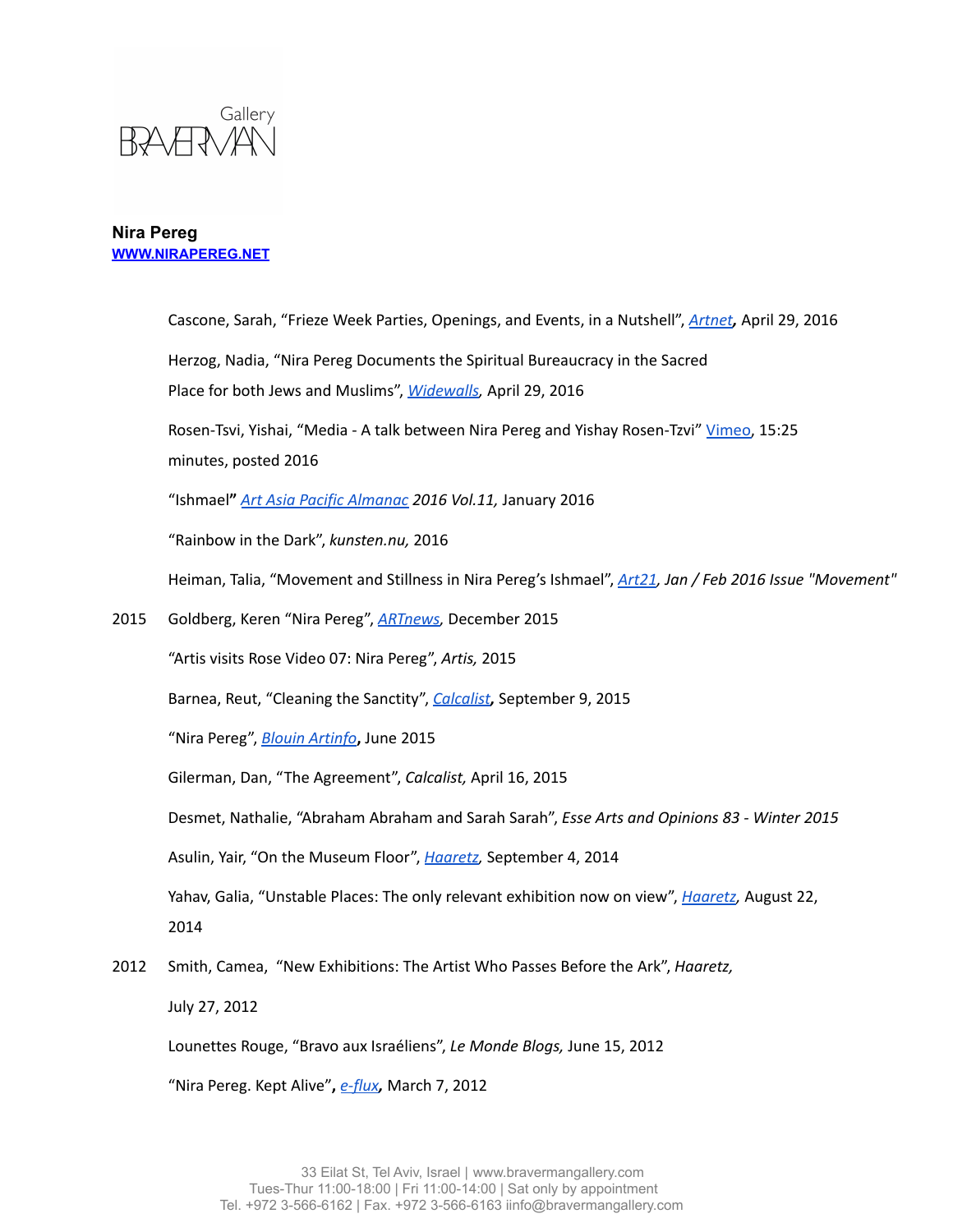

- 2011 Angier, Natalie "Flamingos, Up Close and Personal", *The New York [Times](https://www.nytimes.com/2011/08/23/science/23angier.html),* August 22, 2011 Midgette, Anne, "'67 Bows' video by artist Nira Pereg presents pretty and disturbing metaphor for violence", *The [Washington](https://www.washingtonpost.com/lifestyle/style/67-bows-video-by-artist-nira-pereg-presents-pretty-and-disturbing-metaphor-for-violence/2011/08/21/gIQACSmwUJ_story.html?utm_term=.d218bae33269) Post,* August 21, 2011 Hirshhorn Museum, "Meet the Artist: Nira [Pereg",](https://hirshhorn.si.edu/explore/meet-the-artist-nira-pereg/) A conversation with associate curator Kelly Gordon, 48:40 minutes, posted, October 7, 2011 "The Tel Aviv Museum of Art Publishes an Artist Book by Nira Pereg", *Haaretz,* March 16, 2012 2010 Nixon, Mignon "Close Up: The Undiscovered Country", *[Artforum](http://bravermangallery.com/press/close-up-the-undiscoverd-country/)*, October 2010 Grois, Boris, "The hard Pulse of Regularity", *Programma Magazine 02*, Spring 2010 Ollman, Leah, "Nira Pereg's Exhibition at the Santa Monica Museum of Art", *[L.A](https://www.artinamericamagazine.com/reviews/nira-pereg/) Art in [America,](https://www.artinamericamagazine.com/reviews/nira-pereg/)* June 2010 Ebgi, Anat, "Crisis of Narrative: The Video Art of Nira Pereg in Los Angeles", *Artis,* March 2010 Groys , Boris, Weibel, Peter, *Medium Religion*, Köln: Walter Koenig, 2010 (exhibition catalogue) Rekula, Heli, "Stop Making Sense", *Undo.net*, March 18, 2010 Willis, Holly, "Sabbath 2008: Nira Pereg", *KCET,* February 27, 2010 Kadosh, Dikla, "The Separation Between Holy and Mundane", *Jewish Journal*, February 17, 2010 Neil, Jonathan T.D., "Nira Pereg: Sabbath 2008", *ArtReview,* February 5, 2010 "Kept Alive: New work by NIra Pereg", *The Daily [Undertake](http://www.dailyundertaker.com/2010/02/kept-alive-new-work-by-nira-pereg.html)r,* February 1, 2010 Mizota, Sharon "Art review: Nira Pereg at Shoshana Wayne", *The Los [Angeles](https://latimesblogs.latimes.com/culturemonster/2010/01/art-review-nira-pereg-at-shoshana-wayne.html) Times,* January 30, 2010 Wagley, Catherine, "Sabbath and Self-Assurance", *Daily [Serving](https://www.dailyserving.com/2010/01/sabbath-and-self-assurance/),* January 29, 2010 OTOT, Bar Ilan University, Faculty of Jewish Studies Mckeon, Belinda,"Eternal life in a Digital World", *The Irish Times,* May 22, 2009 2008 Barak, Ami, "Nira Pereg : du rire aux drames", *[Artnet,](http://www.artnet.fr/magazine/portraits/PEREG/Nira%20PEREG.asp)* November 27, 2008
	- *Can Art Do More?*, Art Focus 5, The Jerusalem Fund, Curators: Bernard Blisten and Ami Barak